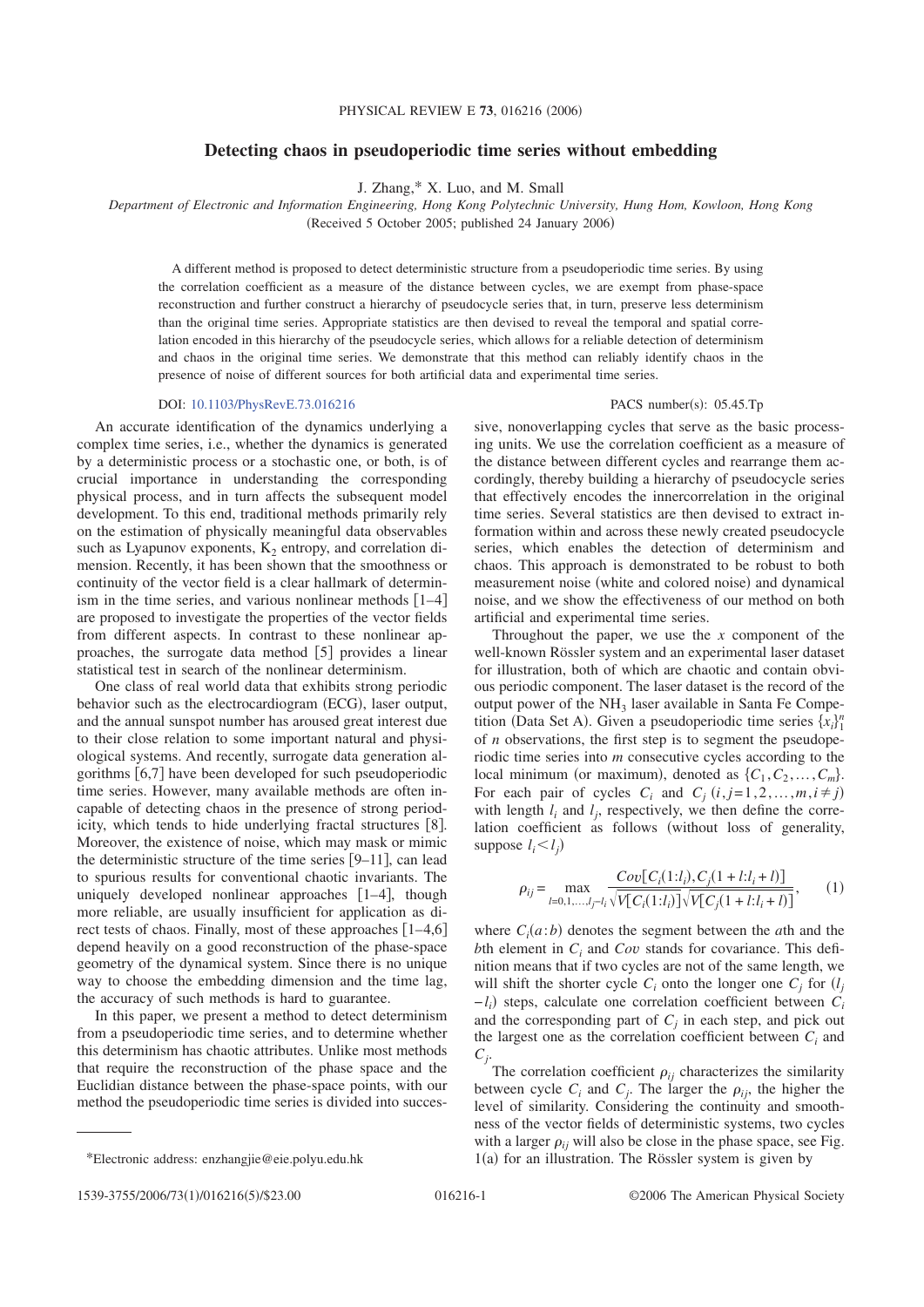

FIG. 1. (a) Three cycles  $C_1, C_2, C_3$  in the phase space for the Rössler system.  $\rho_{12} = 0.9961$  and  $\rho_{13} = 0.9192$ . Note that  $\rho_{12} > \rho_{13}$ , therefore  $C_2$  is closer to  $C_1$  than  $C_3$ . (b) The relation between  $\rho_{ij}$ and  $D_{ij}$ .

$$
x' = -(y + z), y' = x + 0.398y, z' = 2 + z(x - 4). (2)
$$

In Fig. 1(b), we further examine the relation between  $\rho_{ij}$ and  $D_{ii}$ .  $D_{ii}$  is the distance between cycle  $C_i$  and  $C_j$  in phase and is defined as

$$
D_{ij} = \min_{l=0,1,\dots,l_j-l_i} \frac{1}{l_i} \sum_{i=1}^{l_i} ||X_k - Y_{k+l}||
$$

,

where  $X_k$  and  $Y_k$  are the *k*th point of  $C_i$  and  $C_j$  in the reconstructed phase space, respectively. We find that  $\rho_{ij}$  decreases smoothly and monotonously with  $D_{ij}$ . Therefore, when we check the relation between cycles, the correlation coefficient can be used equivalently as the phase-space distance, which spares the effort involved in the phase-space reconstruction.

Now we study the correlation coefficient between each pair of cycles in detail. For cycle  $C_i$ ,  $(i=1,2,...,m)$ , we first calculate its correlation coefficients with the remaining  $(m-1)$  cycles  $C_j$  ( $j \neq i$ ). Then we sort these  $\rho_{ij}$ s in descending order, and the  $(m-1)$  cycles are also rearranged correspondingly. We denote the sorted cycle sequence as a column vector  $R_i = \{C_{S_{i1}}, C_{S_{i2}}, \dots, C_{S_{i(m-1)}}\}$ ', where  $S_{ij}$  is the index of the *j*th most similar cycle to  $C_i$ . Then, by picking out the  $p$ th(1 ≤  $p$  ≤ *m*−1) element from each column  $R_1, R_2, ..., R_m$ and linking them together in order, we can build a (row) sequence of *m* cycles, denoted as  $T_p = \{C_{S_{1p}}, C_{S_{2p}}, \dots, C_{S_{mp}}\}.$ For consistency, the original cycle series is denoted as  $T_0 = \{C_1, C_2, \ldots, C_m\}.$ 

Note that each cycle in  $T_p$  is the *p*th "closest" to the corresponding cycle in  $T_0$ , therefore as  $p$  gradually increases,  $T_p$  will grow less and less similar to  $T_0$ , i.e.,  $T_1$  is the most similar and nearest cycle series to  $T_0$ , while  $T_{m-1}$  is the most different and farthest one. We call these *m*− 1 cycle series *pseudocycle series* as opposed to the "real" cycle series  $T_0$ .

The construction of this hierarchy of pseudocycle series  $T_p$  ( $p=1,2,\ldots,m-1$ ), as we shall see later, provides a different way to examine the deterministic and chaotic structure in the original time series. It should be noted that the  $T_p$ s are not necessarily reorderings of  $T_0$ , since, for example, two cycles may have the same cycle as nearest neighbors which would result in a double entry in  $T_1$ .

Now we demonstrate how to extract useful information from the  $T_p$ s. For clarity of the notation, we use  $S_p$  to represent the sequence of the cycle indexes in  $T_p$ , i.e.,  $S_p = \{S_{1p}, S_{2p}, \ldots, S_{mp}\}.$  Then we count the number of cycle pairs in  $T_p$  that satisfy the following condition;

$$
S_p(i + k) - S_p(i) = k \quad (1 \le i \le m - k; k \ge 1), \tag{3}
$$

where  $S_p(j)$  represents the *j*th element in  $S_p$ . Physically, this means that we not only see the cycle  $C_i$  evolve into cycle  $C_{i+k}$  after *k* cycles in  $T_0$  (which is trivial), but also see  $C_i$ 's *p*th closest cycle  $C_{S_{ip}}$  evolve into  $C_{i+k}$ 's *p*th closest cycle  $C_{S_{(i+k)p}}$  after *k* cycles in  $T_p$ . Intuitively, this indicates that the two cycles  $C_i$  and  $C_{S_{ip}}$  nearby in phase space are strongly correlated by sharing similar dynamical evolution, and the correlation time lasts for  $k$  cycles. We use  $N_{pk}$  to denote the number of cycle pairs in  $T_p$  that satisfy the condition (3). Note that for higher  $p$  and higher  $k$  the condition  $(3)$  can be fulfilled by chance. To avoid this, we use a more stricter condition, i.e., for each cycle span *k* only the pairs of cycles should be counted that fulfill condition (3) for all cycle span  $\leq k$ . Considering it is hard for this condition to be strictly met in the presence of noise, we suggest using this condition for clean data, and condition (3) for noisy data.

For chaotic systems, the distance between two nearby cycles will increase exponentially over time due to the very nature of sensitivity to initial conditions. Therefore, the correlation between two cycles, which is reflected in  $N_{pk}$ , is also expected to drop exponentially with the cycle span *k*. The semilog arithmic plot  $ln(N_{pk}) \sim k$  thus appears to be a straight line [see Fig. 2(a)], whose slope is actually related to the largest Lyapunov exponent. The larger the  $|\Delta \ln N_{nk}/\Delta k|$ , the higher the level of chaos. So we can use  $|\Delta \ln N_{nk}/\Delta k|$  as an indicator of chaos, which we call *cycle divergence rate* (CDR). Usually we use  $p=1$  for CDR, because  $T_1$  is the most similar cycle series to  $T_0$ , and therefore maintains most of the determinism and chaos. When  $p$  increases,  $T_p$  will inherit less determinism and chaos from  $T_0$ , therefore  $\ln(N_{pk}) \sim k$ will be subject to more statistical fluctuations, and  $|\Delta \ln N_{pk}/\Delta k|$  [a linear fit to  $\ln(N_{pk}) \sim k$ ] will also drop because the level of chaos decreases.

It is interesting to see that by summing the  $N_{pk} \sim k$  curve for the first  $\theta$  pseudocycle series, i.e.,  $N_k = \sum_{p=1}^{8} N_{pk}$  $(\theta = 0.15m)$ , we can find a power law relation between  $N_k$  and *k*, i.e., a linear dependency between  $\ln(N_k)$  and  $\ln(k)$ . This is similar to the combination of a number of stochastic processes whose autocorrelation functions decay exponentially with different time constants, and the resultant process assumes a power law relation in its autocorrelation function. We call  $|\Delta \ln N_k / \Delta \ln k|$  the *average cycle divergence rate*  $(ACDR)$ , see Fig.  $5(a)$  (the line with symbol "ring") for an illustration. And a larger ACDR indicates a higher level of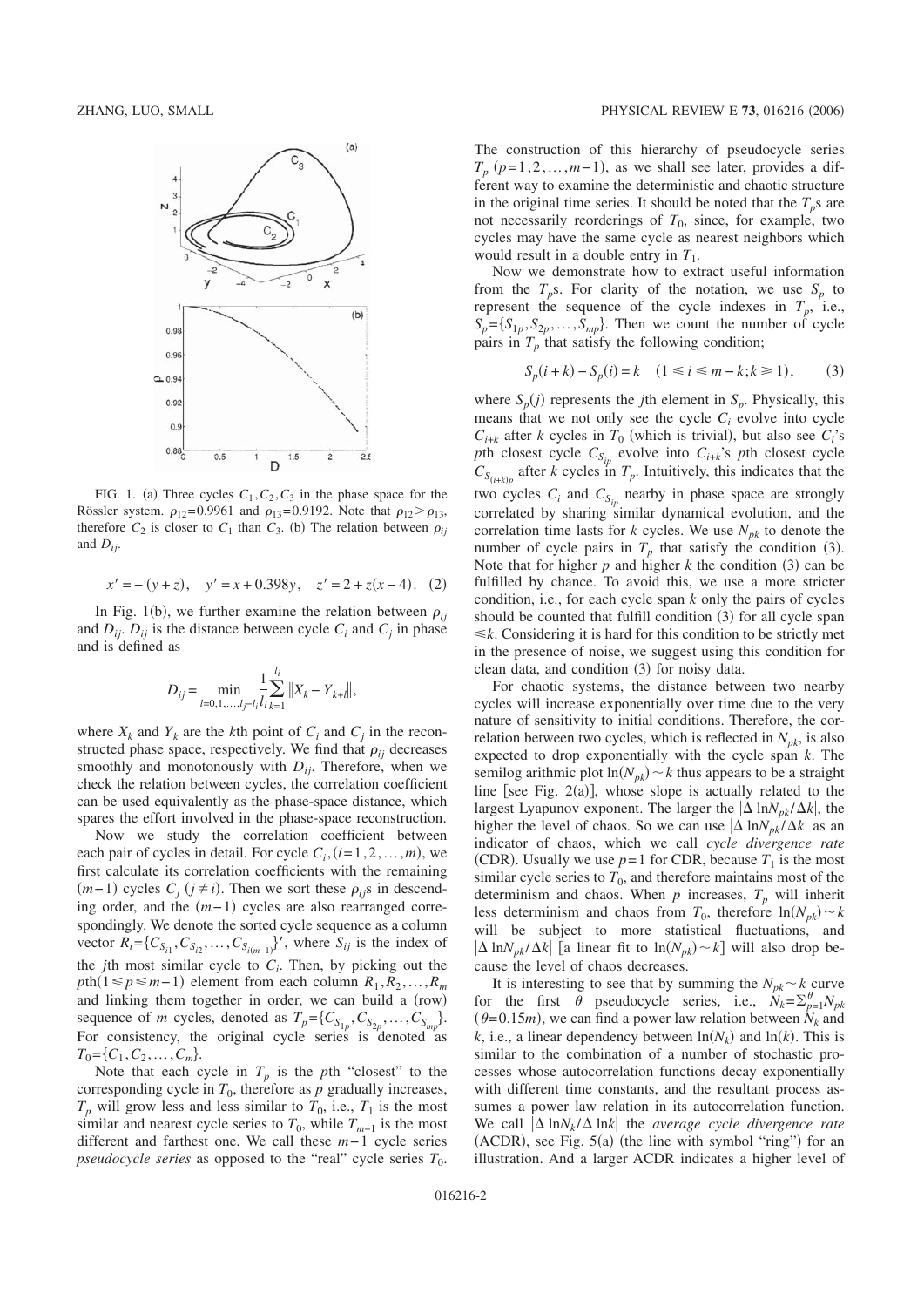

FIG. 2. Cycle divergence rate for (a) the *x* component of Rössler system  $(2)$   $(m=1596)$ .  $(b)$  Laser data set  $(m=1224)$ .

chaos. Experimentally, ACDR is more robust to noise.

The third statistic we will address is the  $|\Delta \ln N_{pk} / \Delta D_p|$  (k being fixed, called the *spatial decorrelation rate*, where  $D_p$  is the distance between  $T_p$  and  $T_0$  in phase space. This statistic characterizes the decrease of determinism in  $T_p$ s. Since  $D_p$  is usually unavailable without embedding, we try to find the relation between  $N_{pk}$  and  $p$  instead. As is mentioned,  $T_p$  inherits less determinism from  $T_0$  when  $p$  increases, hence  $N_{pk}$  is expected to drop exponentially with  $D_p$ , i.e.,  $N_{pk} \propto \exp(\gamma_1 D_p)$ . Experimentally, we also find  $(1 - \rho_p) \propto \exp(\gamma_2 D_p)$ , where  $\rho_p$  is the averaged correlation coefficients between corresponding cycles in  $T_0$  and  $T_p$ . Combining these two equations, we have  $N_{pk} \propto (1-\rho)^{\gamma_1/\gamma_2}$ . Since  $(1-p)$  is found to increase linearly with *p* (for *p*≤0.15*m*), we finally have  $N_{pk} \propto p^{\gamma_1/\gamma_2}$ , i.e., we expect  $N_{pk}$  to assume a power law relation with *p*. This is verified in Fig. 3.

To give a more vivid representation of the correlation between the cycles, we now follow the spirit of the recurrence plot (RP) [12] to provide a graphical illustration. The idea is that for each pair of cycles  $C_i$  and  $C_j$ , if  $\rho_{ij}$  is beyond a certain threshold, we then draw a black dot at position  $(i, j)$ in the 2D plane. We call this the *cycle recurrence plot* (CRP). Note that all cycles have already been sorted in the  $T_p$ s, the CRP thus can be easily obtained by drawing black points at  $[i, S_p(i)]$ , where  $i = 1, 2, ..., m, p = 1, 2, ..., \theta$ , and  $\theta = 0.15m$ , see Fig. 4. Here we use  $\theta$  because the threshold of the correlation coefficient may differ for distinct time series.

The observation of the points consecutive in time (forming the line parallel to the diagonal) in RP is an important signature of determinism. Similarly, in CRP the parallel lines to the diagonal that connects consecutive cycles have the same significance. Unlike RP, in CRP there is almost no horizontal or vertical lines. The reason is that the correlation coefficient  $\rho$  measures the distance between segmented



FIG. 3. Spatial decorrelation rate for (a) the Rössler system. (b) Laser data set.

cycles, rather than the phase-space points. Therefore the correlation reflected in CRP is on a much larger time scale, and the trivial temporal correlation of the phase-space points, typical in RP, is largely eliminated. This makes CRP much more robust to noise. Moreover, the cycle recurrence plot does not need phase-space reconstruction.

Based on the graphical recurrence plot, various statistics can be further calculated to give a more quantitative description of the deterministic structure, such as those designed in recurrence quantification analysis, including the percent recurrence, the percent determinism, the Shannon entropy, the trend, and the maximum diagonal line length [13]. These statistics can also be applied in our cycle recurrence plot. Among them, the maximum diagonal line length  $L_{max}$  is related to the largest Lyapunov exponent. However, the diagonal line in RP is easily broken into shorter fractions due to the influence of noise and the round-off error. Therefore 1/*Lmax* may be imprecise in many cases. In comparison, what the cycle divergence rate reflects is the decreasing rate of the number of strongly correlated cycles  $N_{pk}$  over the



FIG. 4. Cycle recurrence plot for *x* component of the Rössler system with 5% measurement noise (i.e.; noise with standard deviation that is  $5\%$  of that of the data).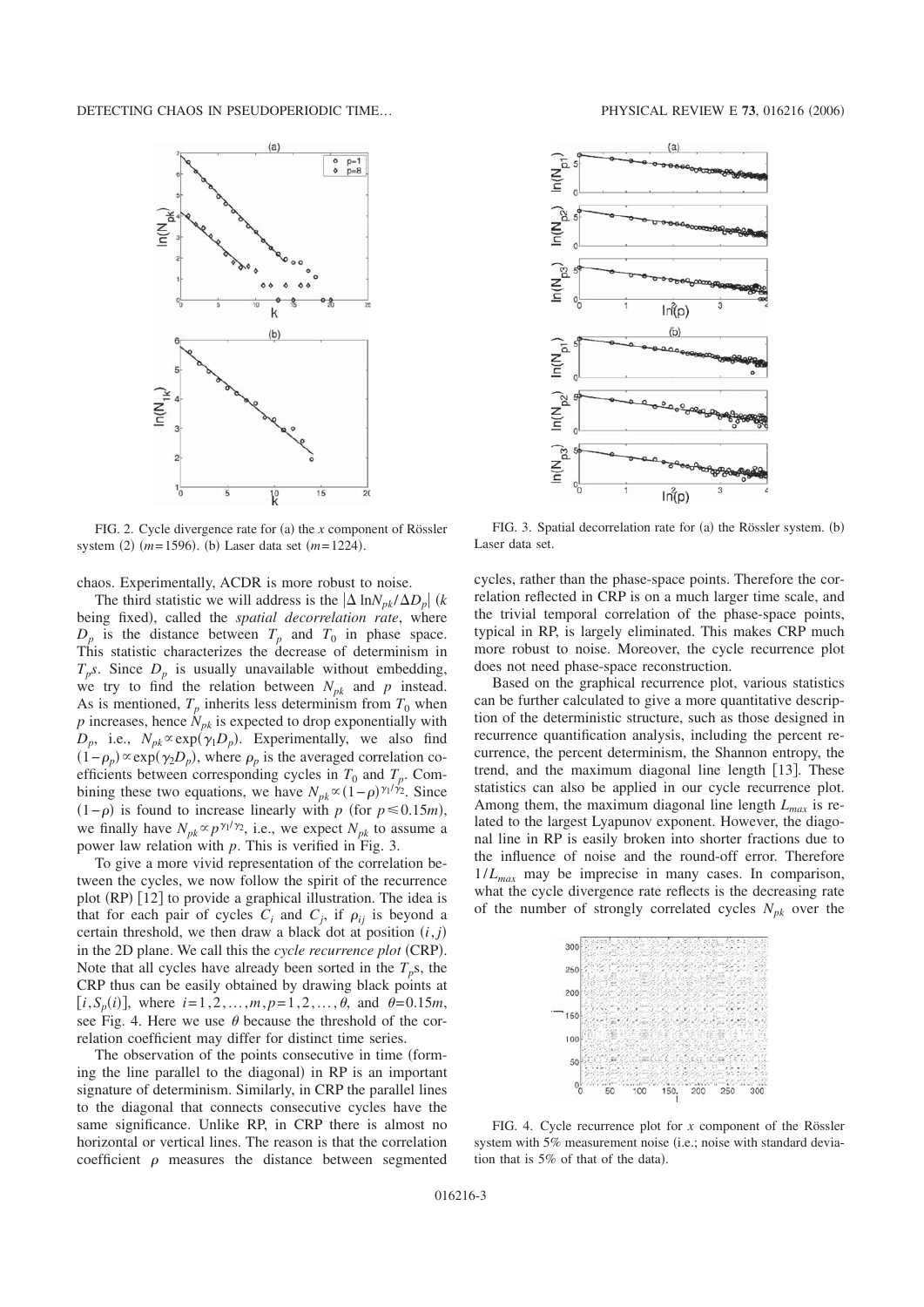

cycle span *k*, rather than the absolute number of cycles in the diagonal line in CRP. Clearly, the cycle divergence rate is a more reliable statistics.

At last we consider the influence of different types of noise on the statistics we have defined. In the case of measurement noise, all the pair-wise correlation coefficient  $\rho_{ij}$ s will decrease. However, since the measurement noise has no preference in influencing different cycles in the time series,  $\rho_{ij}$ s will decrease roughly to the same extent, and their relative order remains nearly unchanged. Experimentally, when the noise level is low (less than  $5\%$ ), the CDR from  $T_1$  works well for chaos detection. For medium and high level noise (less than 30%), however, ACDR is more robust. In Fig. 5, we can see that ACDR can successfully detect chaos in the presence of additive noise (including white and colored noise) and dynamical noise. Though ACDR will drop as the noise level increases, it can bear a noise level (white Gaussian noise) of up to 30%. Moreover, we have also tested the above three statistics on the experimental laser data set. The results [see Figs. 2(b), 3(b), and  $5(d)$ ] clearly indicate the presence of chaos. We note that the minimum *m* needed to produce reasonable results for ACDR is about 100 for data with noise up to 5%. Larger *m* is needed for more noisy data. In this paper, larger  $m$  ( $m = 1596$  for the Rössler system and  $m=1224$  for laser dataset) is used to produce a wider scaling region for visual inspection.

Through this approach, we can also discriminate between a low-dimensional chaotic signal and a periodic signal with noise. For the chaotic time series, as we have seen,  $N_{1k}$  will decrease exponentially with *k*, and a scaling region is present in the plot of  $\ln(N_k) \sim \ln(k)$ . While for periodic signals with dynamic noise, there are no such relations. For example, in the case of additive white noise, the correlation coefficients

FIG. 5. ACDR for the Rössler system with (a) additive Gaussian noise of different levels. (b) Additive colored noise from the AR process  $r_{n+1} = ar_n + b \eta_n$  ( $\eta_n$  is the Gaussian noise term) when *a*  $= 0.1, b = 0.3$  (noise level 4%), *a*  $= 0.5, b = 0.8$  (noise level 12%), and  $a=0.8$ , $b=0.9$  (noise level 20%). (c) Dynamical noise of different levels. Noise term  $E \eta(t)$  is added to the right-hand side of the first equation in  $(2)$ , which is integrated at a time span of  $0.2$ .  $(d)$ ACDR for the laser data set.

between different pairs of cycles are totally random, therefore the  $N_{pk}$  has very small values, and  $N_k$  will assume statistically the same value for different *k*. For the colored noise, though cycles of the noisy periodic signal might appear "correlated" due to the intrinsic correlation of the colored noise, we cannot find the scaling region in the plot of  $\ln(N_k) \sim \ln(k)$ , since  $N_k$  are roughly the same for *k* shorter than the decorrelation time of the noise. As a comparison to the embedding-based methods, we have calculated the correlation dimension  $(D_c)$  for a periodic time series  $sin(10\pi t)$ contaminated by colored noise  $r_{n+1} = 0.8r_n + 0.9 \eta_n$ . The result  $D_c$ = 1.38 shows that the traditional method cannot reliably differentiate a noisy periodic time series from a chaotic one. In contrast, our method works for this case, as discussed above.

In summary, we have proposed a method to detect deterministic structure and chaos for time series data exhibiting strong pseudoperiodic behavior. The intrinsic correlation of the data set is studied on the scale of single cycles by using a similarity measure, thus phase-space reconstruction can be avoided. The primary uniqueness lies in the hierarchy of the pseudocycle series that in turn shares decreasing similarity with the original signal. From these, reliable statistics can be defined for robust detection of determinism and chaos. For many real world systems that may contain both deterministic component and random noise of different sources, on which traditional invariants may fail, the proposed approach is a more robust and reliable alternative.

We wish to thank Kai Zhang and Tomomichi Nakamura for their valuable suggestions and help. This research was funded by a Hong Kong University Grants Council Grant Competitive Earmarked Research Grant (CERG) No. PolyU 5353/03E.